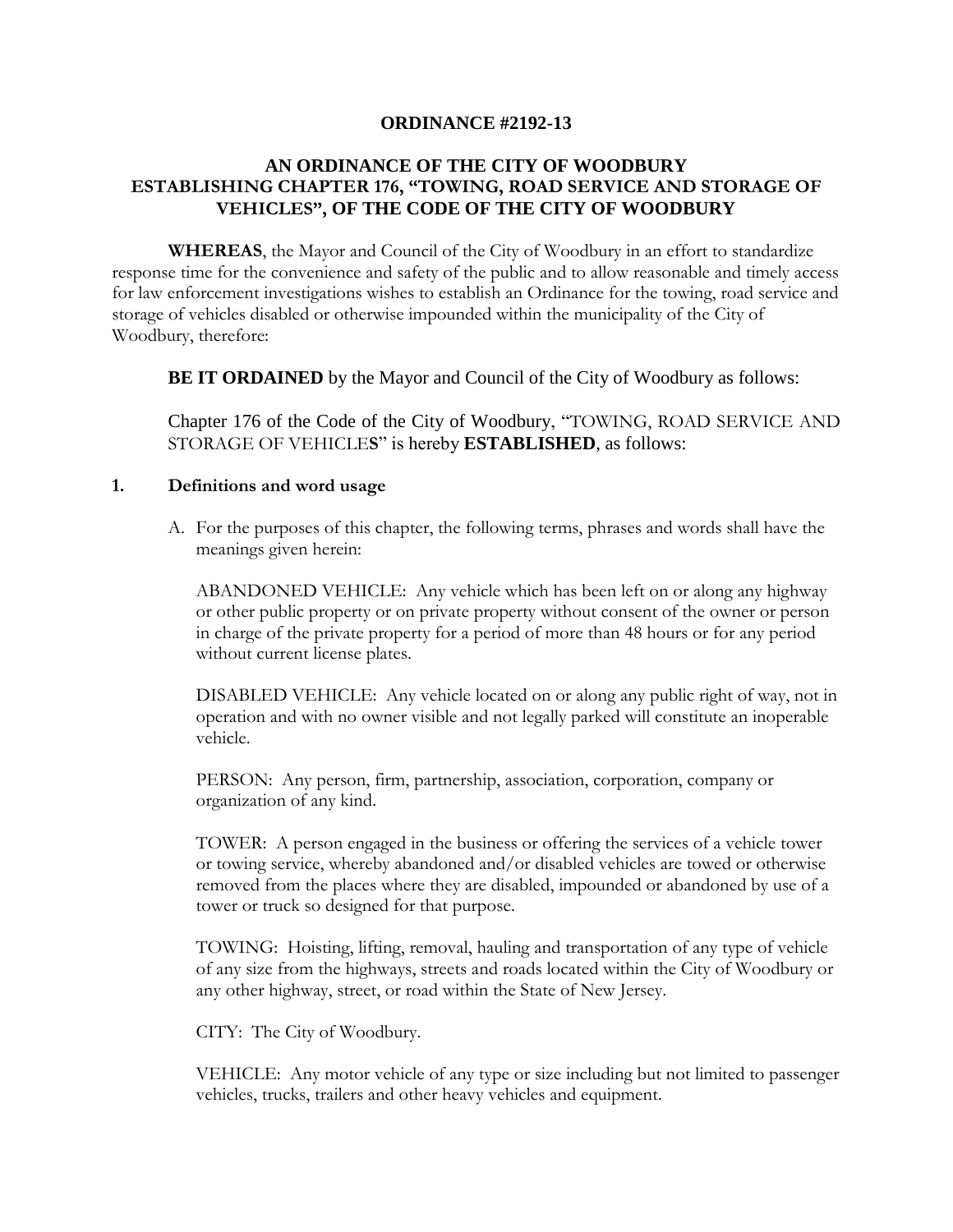WAITING TIME: Additional time a tow operator spends at the scene other than the time required for the actual tow and/or recovery. Examples of waiting time may include but are not limited to Fire/EMS services which must be performed and/or police investigations.

WINCHING SERVICE: Any operation in which a vehicle is moved onto a roadway, from a position off the roadway, or any other operation whereby a vehicle is moved by the use of a cable from a position that is not accessible for a direct hook up by conventional means for loading onto a tow vehicle. Winching is not pulling a vehicle onto a tilt bed carrier or lifting a motor vehicle with a conventional tow sling.

B. When not consistent with the context, words used in the present tense include the future; words in plural number include the singular number; and words in the singular number include the plural number. The word "shall" is always mandatory and not merely directory.

## **2. Contract required; liability of City; application**

- A. Generally. The governing body of the City, at the beginning of each period, shall appoint towers to be called by the police department on a two (2) week basis. Each two week period shall be assigned to a different tower. A fee of \$100 shall be paid to the Municipal Treasurer by each tower so authorized. The appointment shall be made after the submission of an application as hereinafter set forth and the review and recommendation of the same by the Chief of Police, said appointment to be made by the City Administrator. Applications for initial three (3) year period shall be received by the City no later than October 1, 2013. Any tower receiving appointment shall be placed on the rotation list, which shall entitle the tower(s) to exclusive towing rights during the rotation period. In the event that the tower assigned to a particular rotation is unavailable, then the next tower on the list shall be called during said rotation, but only for a particular incident as set forth. Appointments shall be for a three-year period commencing on December 1, 2013. Tower(s) wishing to reapply at the end of their three-year appointment will be required to complete the application process to include a \$100 fee submitted to the City if appointed. Applications for the next and subsequent periods shall be received no later than October 1, immediately preceding the expiration of the then current three (3) year period..
- B. Application process. Any person interested in being placed on the aforementioned rotation list shall submit an application on a form to be prepared by the City Administrator or their designee, said form to contain at a minimum the information specified herein. The applicant shall provide, at a minimum, the following information:
	- 1. List of required equipment and proof of ownership.
	- 2. Experience of applicant with references.
	- 3. Available personnel (employees).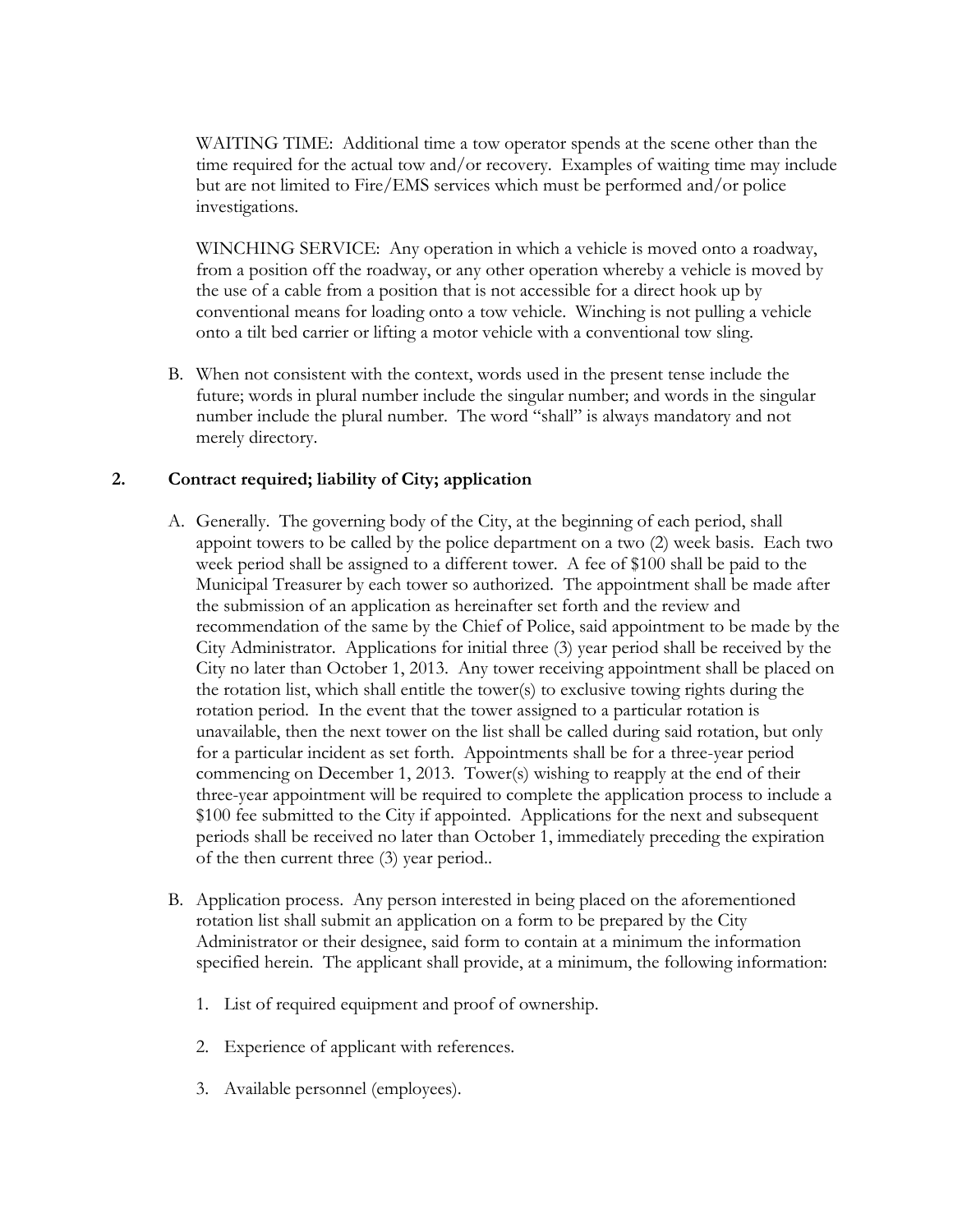- 4. Proper business and trade licenses and licenses of vehicles.
- 5. Tow trucks having two-way radio/cellular telephone capability with a dispatching center on a twenty-four-hour basis.
- 6. Storage location setting forth capacity, contractor responsible for safe storage area location, proof of ownership or lease of storage area along with a survey certifying the square footage within the surveyed area.
- 7. Insurance and proofs of required coverage.
- 8. List of stockholders.
- 9. Non-collusion affidavit.
- 10. Affirmative action affidavit.
- 11. Hold-harmless agreement.
- 12. Certification that the applicant is able to provide towing services anywhere in the City in accordance with the response time established within this chapter.
- 13. Certification that the applicant will be available to provide service on a 24-hour per day, 7-day per week basis and will abide by the fees set forth in this chapter.
- 14. Certification that the applicant shall consent to the appointment of the City Clerk as the applicant's true and lawful attorney for the purposed of acknowledging service out of any court of competent jurisdiction to be served against the applicant.
- C. Review of application. The Chief of Police shall conduct a background check of the applicant and any employees to be utilized in the towing and storage operation. The background check is to determine if either the applicant or its employees have been convicted of a criminal offense or have had their driver's license suspended or revoked in the past year. Conviction of a criminal offense or suspension of a driver's license within the past year shall be cause for the disqualification from being appointed to provide towing and impound services. The Chief of Police or his designee shall conduct an inspection of the employees, vehicles, equipment and storage area proposed to be utilized by the applicant to verify the accuracy of the information contained in the application and to determine compliance with the applicable laws, regulations and standards of performance required by this chapter. The City shall, at the cost of the applicant, obtain a better Business Service Bureau report and any other reports that the City Administrator may deem necessary. After a thorough investigation, the Chief of Police shall recommend to the City Administrator whether an applicant should be appointed to provide towing service to the City of Woodbury in accordance with the terms and conditions of this chapter.
- D. Independent contract. By submission of the fee and application, the tower agrees that all personnel and equipment used shall be and remain the property of the tower, and in no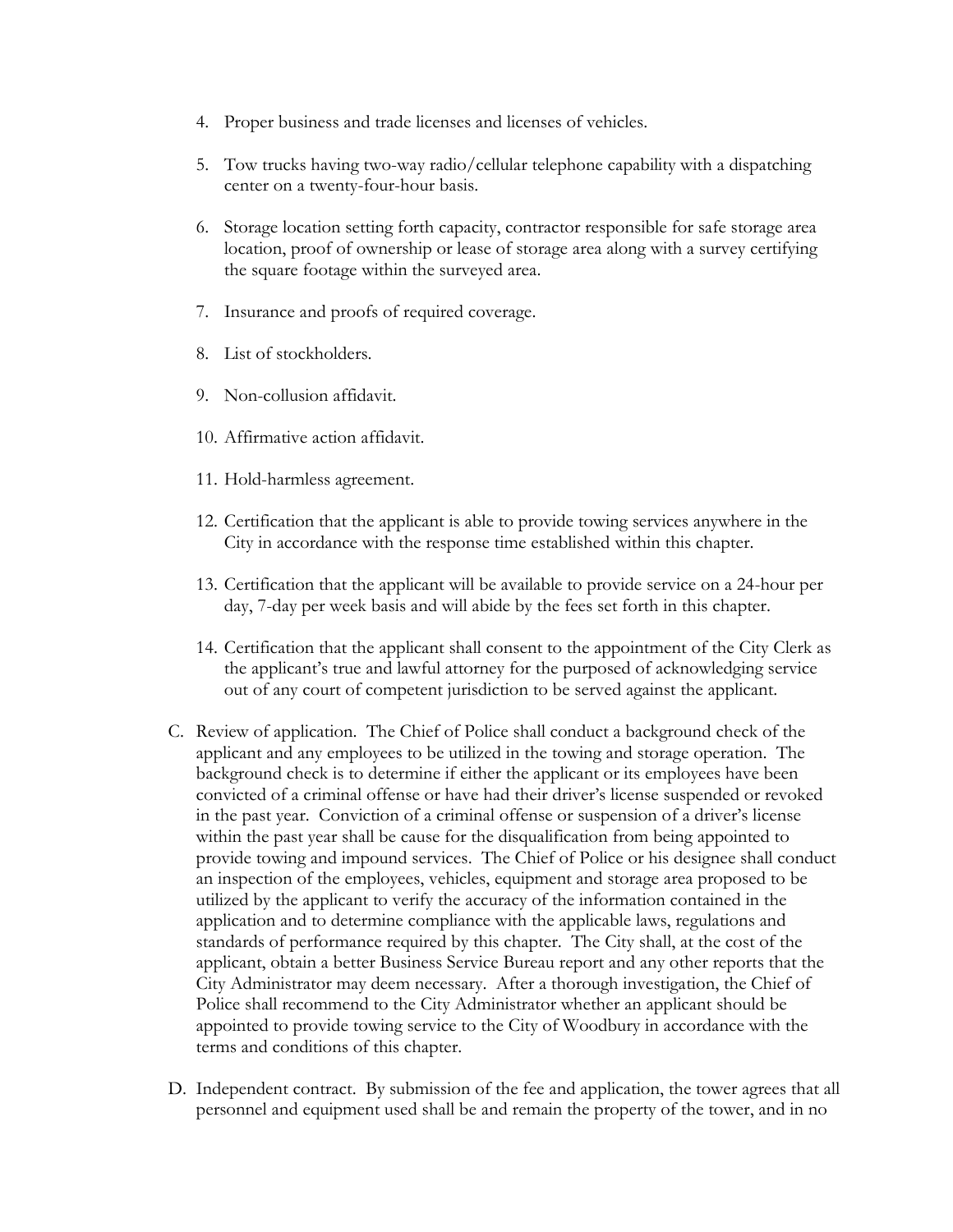event shall the property or any employee of the tower be represented or considered belonging to or employed by the City of Woodbury. The tower is in no way or sense, an agent or employee of the City of Woodbury and at all times shall be an independent contractor. All individuals, partnerships, companies, corporations or legal entities who are approved for the list under this chapter shall not be permitted to subcontract, lease, sell, franchise, loan or transfer their services to another wrecker on or off the approved list.

- E. Hold harmless agreement; liability.
	- 1. The tower, by submission of the fee and application, agrees to assume the defense of and indemnify and hold harmless the City, its elected officials, boards, commissions, officers, employees and agent from all suits, actions, damages or claims to which the City may be subjected, of any kind or nature whatsoever, resulting from, caused by, arising out of or as a consequence of the provision of the services required by this chapter. Prior to providing the towing services, the tower shall execute the appropriate hold harmless clause.
	- 2. The owner of the garage or the parking or storage location shall also agree to indemnify and hold harmless the City and its officers, employees and agents from any and all suits and actions, damages or claims arising out of the performance of the duties specified in this chapter.
	- 3. The City of Woodbury shall not be liable for any services whatsoever which may be rendered to motor vehicles, and the tower shall only seek payment from the driver and/or owner of such vehicles for compensation.
- F. City Administrator's decision. The Chief of Police shall conduct the aforementioned review and investigation and render a report to the City Administrator recommending either approval or denial of the application. The City Administrator shall then take action with regard to appointing vendor(s) for towing and impound services. Written notice of the approval or denial of the application shall be provided to the applicant within seven days of the decision of the City Administrator.

## **3. Requirements.**

The following general requirements shall apply to all towers and towing operations acting on behalf of the City of Woodbury.

- A. Equipment. The tower shall have sufficient equipment to tow any size vehicle utilizing the highways, streets and roads in the City of Woodbury. The minimum requirements are two heavy-duty large capacity wreckers with a minimum of 25-ton capacity, two medium-duty wreckers minimum of ten-ton capacity and two light duty wreckers, one of which must be a flatbed, minimum four-ton capacity. The specifications are as follows:
	- 1. Heavy duty
		- (a) Two 25 ton capacity wreckers.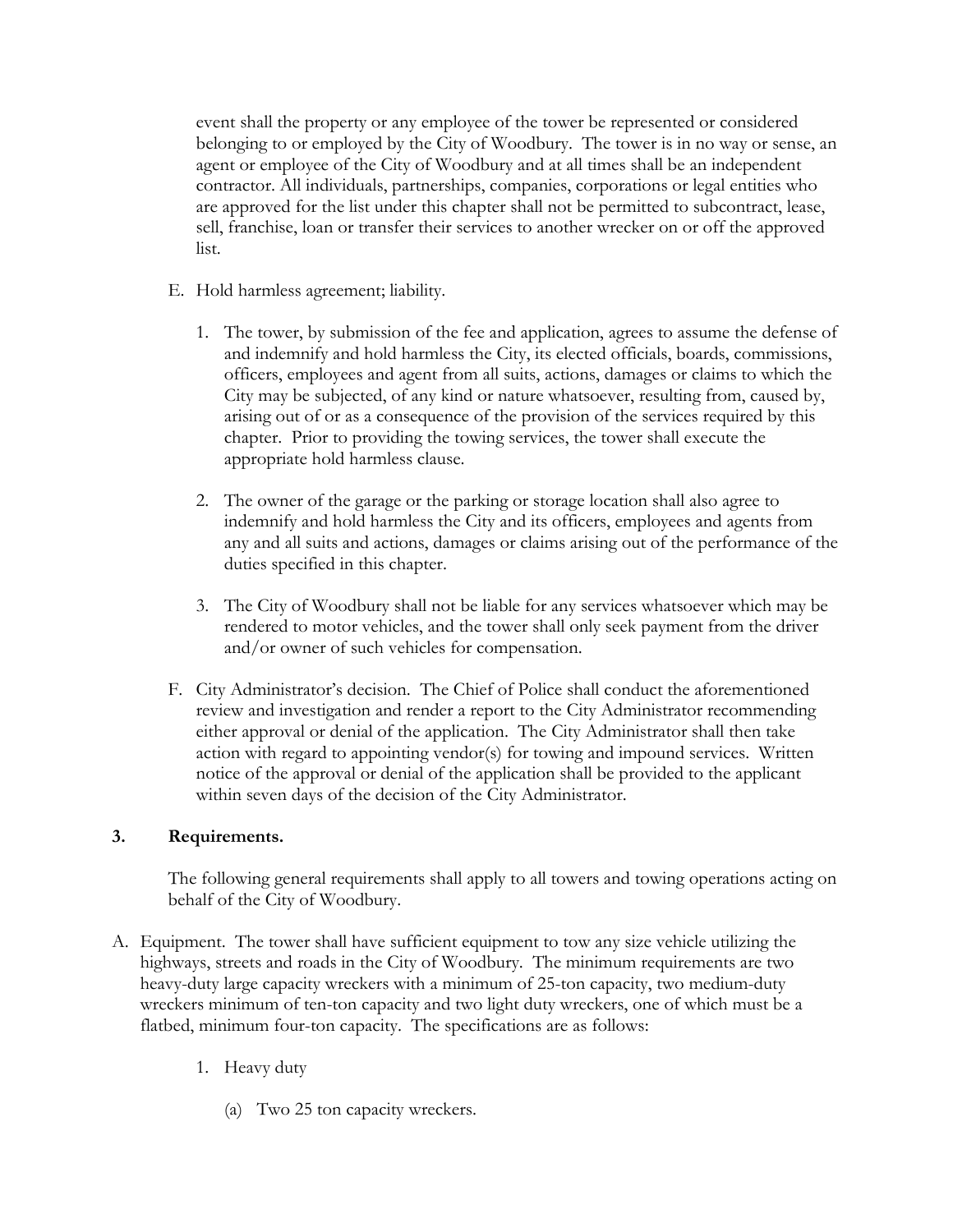- (b) Air brakes.
- (c) Minimum 10.00 x 20 tires with dual rear wheels.
- (d) Air fittings for releasing air pressure lock brakes on dump trucks and tractortrailers.
- (e) Under reach capabilities.
- (f) All required ICC safety equipment must be carried.
- (g) Must meet all Federal, and New Jersey Division of Motor Vehicles requirements.
- (h) Portable safety lighting to be installed on rear of towed vehicle.
- (i) Offside truck winching.
- 2. Medium duty
	- (a) Two 10 ton capacity wreckers.
	- (b) Minimum 10.00 x 20 tires with dual wheels.
	- (c) Chassis requirements should be 10 ton's gross weight.
	- (d) Steering wheel lock for towing vehicles from the rear.
	- (e) Wheel lift and under each capacity.
	- (f) All ICC safety equipment must be carried.
	- (g) Must meet all Federal and New Jersey Division of Motor Vehicle requirements.
- 3. Light duty
	- (a) Two Minimum of 4 ton capacity.
	- (b) Chassis requirements should be 10,000 pounds gross vehicle weight and dual rear tires.
	- (c) Steering lock on each wrecker for towing vehicles from the rear.
	- (d) Tow sling type bar, rubber strap, to lift the car so that no part of metal touches the car.
	- (e) One wrecker must be of flatbed capability.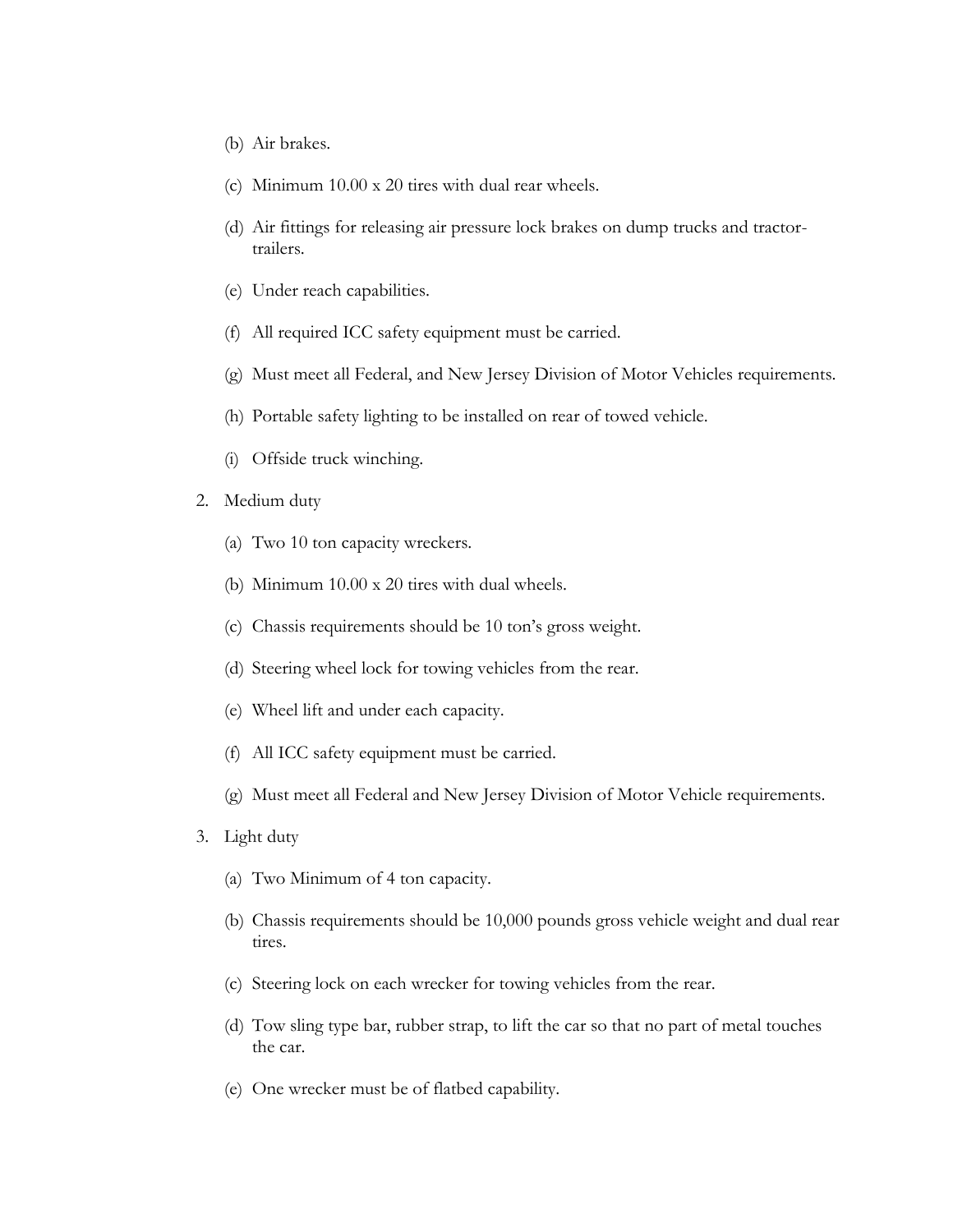- (f) All ICC safety equipment must be carried.
- (g) Must meet all Federal, and New Jersey Division of Motor Vehicle requirements.
- 4. One Landoll Trailer or equipment specifically used in product recovery for full size tractor trailers that frequently need to be off loaded for low bridge accidents specifically on Redbank Avenue. Failure of tower to have this piece of equipment shall not disqualify the tower, however, in the event of such a low bridge accident the City reserves the right to call the next tower in the rotation with such equipment.
- B. At the time of the submission of the application, the tower shall submit proof satisfactory to the City and the Police Department of ownership of the aforementioned vehicles. Adequate proof shall be proof of ownership by recorded title of the required number of vehicles necessary to meet the chapter requirements or executed lease/rental agreement for the equipment required extending six months beyond the length of the contract. Failure to submit to the aforementioned satisfactory proof shall result in the disqualification of the tower.
- C. Employees
	- 1. The tower shall have sufficient number of employees available to comply with the minimum operational requirements of this chapter. The tower shall indicate in his application the number of employees on call and available to respond 24 hours a day, seven days a week.
	- 2. The tower shall submit with the application to the City the names and addresses of all proposed drivers and employees who will be rendering service under this contract on behalf of the tower. This information is to be kept current with the City by the tower.
	- 3. All operators of the towers equipment providing services required by this chapter shall be over the age of 18 and must have a valid, current, driver's license.
	- 4. No person shall be utilized by the tower to provide services required by this chapter for the City unless the City has obtained a record check and has been approved by the Chief of Police. The Chief of Police may reject the services of an employee of the tower for the following reasons:
		- (a) Conviction of any crime of the first or second degree.
		- (b) Conviction of any crime involving the use of a firearm.
		- (c) Conviction of any crime involving the manufacture/distribution of any controlled dangerous substance.
		- (d) Conviction of any crime or offense, which subjects the employee to the provisions of Megan's Law.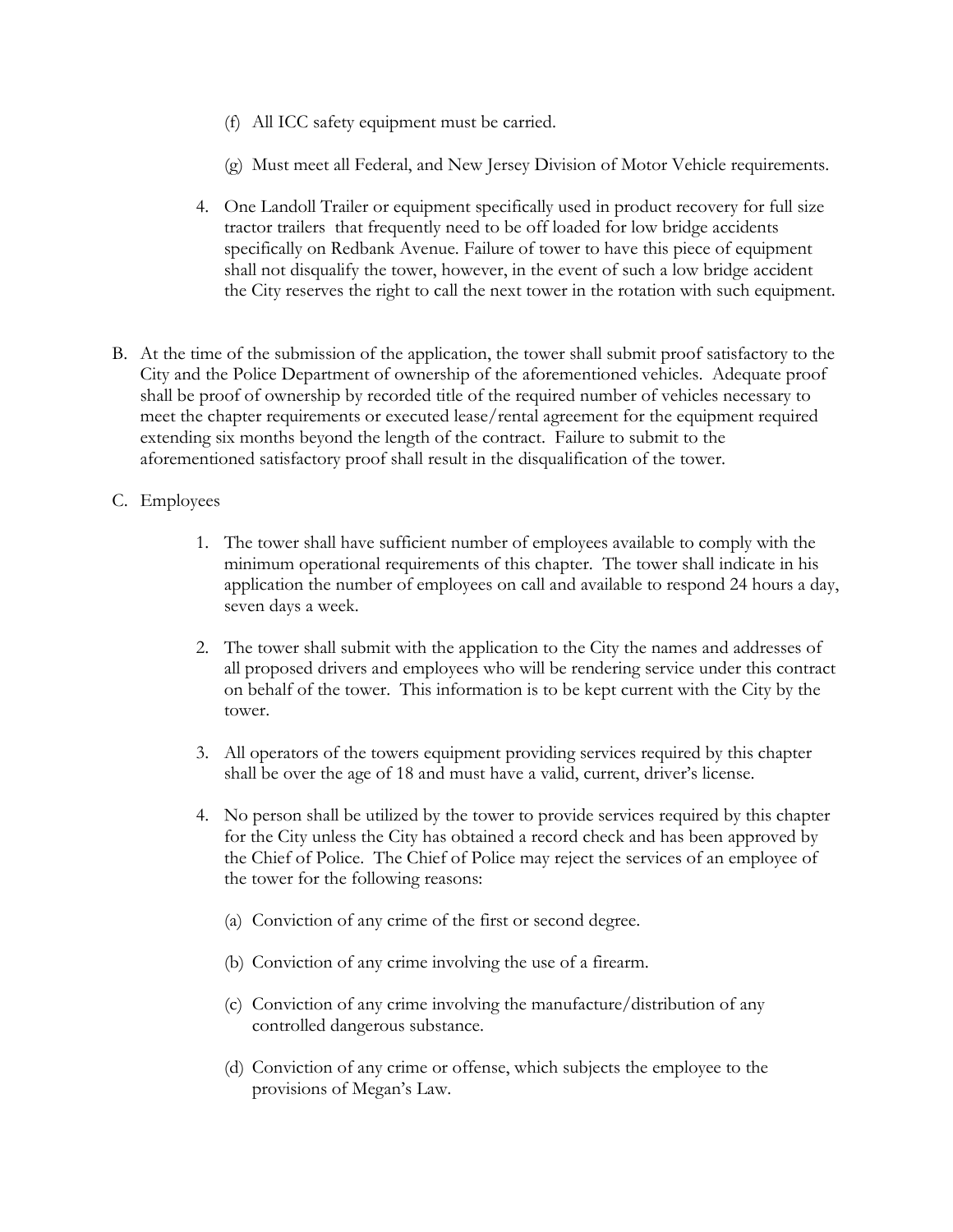- (e) Conviction within the last five years for driving under the influence of intoxicating beverages or drugs.
- 5. No employee of the tower shall perform services unless previously listed by the contractor to the City.
- 6. Any driver utilized by the tower to provide service under this Chapter must be TRAA (Towing & Recovery Association of America) certified for the class of vehicle they operate.
- D. Availability. The tower shall be available 24 hours a day, seven days a week for use of the City at the direction of the authorized representatives of the Police Department as per the rotation requirements hereinafter set forth. During the rotation of the tower, said tower shall be called or dispatched first by the Police Department.

When contacted by the police department.

In the event that said tower is unavailable with respect to a particular incident, the tower must immediately advise in the first dispatch call that they are unavailable, then the next tower as set forth on the rotation list shall be called or dispatched to the scene. The rotation list shall be as a result of the receipt and review of the approval of the aforementioned applications.

In the event that none of the towers set forth on the rotation list are available or are available to provide the appropriate services requested by the City, or if an emergency exists, the City may request such services from any other available source. During adverse weather conditions, heavy traffic conditions or emergency conditions, the tower set forth on the rotation list shall give priority to requests from the City over any other request which may be received by the tower. Notwithstanding the establishment of a rotation list, no tower shall be called until the Chief of Police or his designee has ascertained that the following requirements have been met:

- 1. The insurance policies, as required, have been procured and supplied.
- 2. The vehicle to be used for towing has been properly licensed and inspected by the State of New Jersey and has the necessary stickers affixed. No vehicle shall be licensed as a wrecker which is using dealer plates or which has failed inspection.
- 3. The requirements of this chapter and all other laws, statutes and ordinances have been met.
- E. Response time. The tower shall, once notified, dispatch a tow truck(s), as circumstances warrant, to provide towing services anywhere within the City, when requested by the police and/or Zoning Official, in such a manner that the tow truck arrives at the scene within a maximum response time of 20 minutes, except when extraordinary circumstances occur. Unless heavy or unusual traffic conditions within the City prevent a wrecker from arriving at the scene within 25 minutes, failure to respond within that time frame shall be considered a breach of this Chapter. In the event that a wrecker fails to respond within 25 minutes from the time of the call, the police reserve the right to contact the next available wrecker on the rotational list.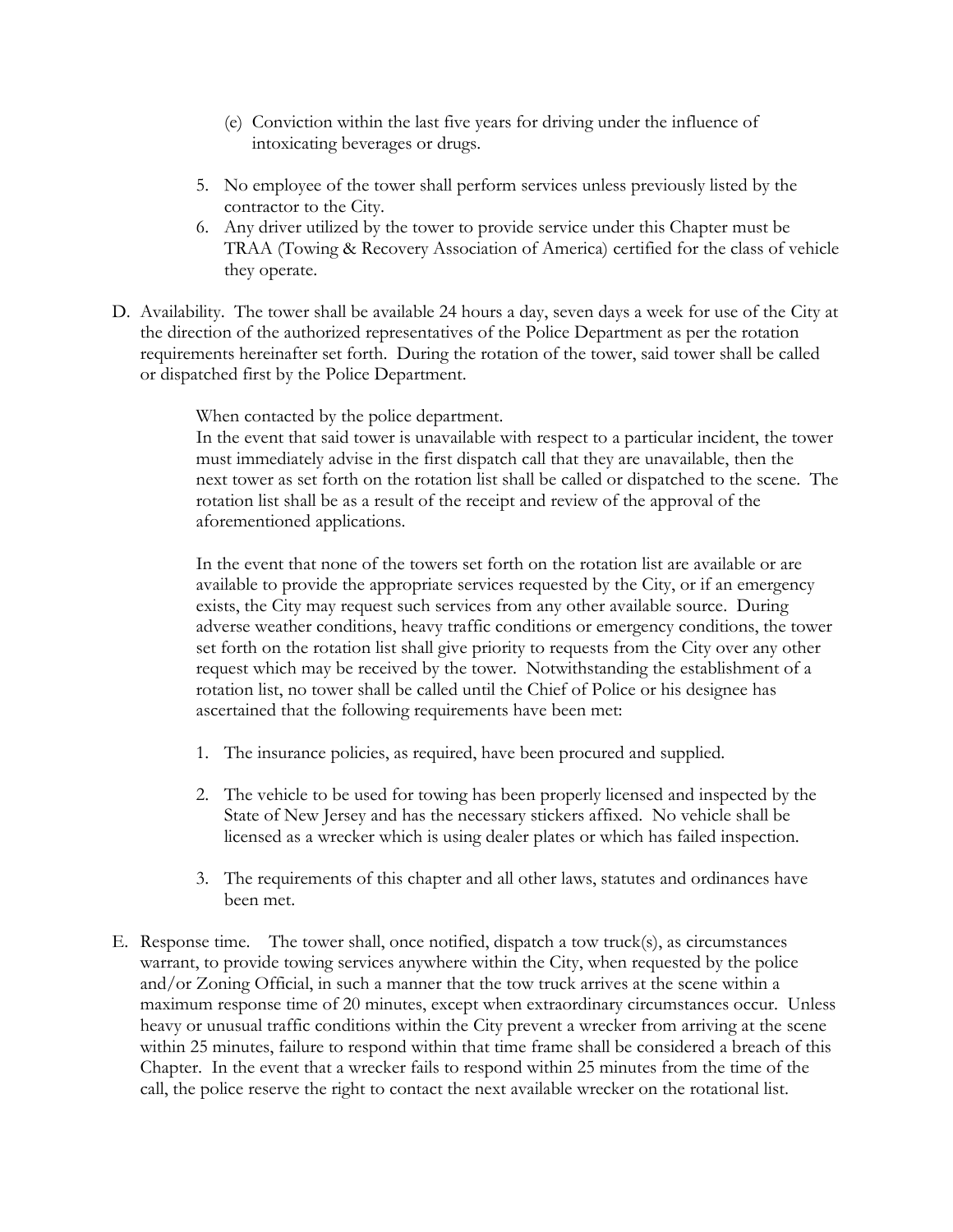- F. Storage location. The vehicles must be towed to a location containing a minimum storage area sufficient for the storage of not less than ten (10) vehicles and one (1) tractor-trailer. The applicant shall submit as part of the application process proof that he owns or can lease the aforementioned minimum storage area. If the tower has an option to lease the required storage area, he shall submit with his application a copy of the lease agreement containing the description together with a copy of the survey of the land. The lease shall extend to at least six months after the termination of the tower's appointment. The surveys required herein shall have set forth thereon a certification by the surveyor to the City as to the square footage within the storage area as surveyed. Storage area shall meeting the following requirements:
	- 1. The land used for storage of the vehicles shall be zoned for such use and meet all applicable municipal codes. In addition, it shall be in an area reasonable accessible to the public so that stored vehicles may be claimed.
	- 2. No towed vehicle may be parked upon the public street and shall be stored by the tower within the storage areas as hereinafter defined.
	- 3. The tower must provide access to the storage area to the police department as needed on a 24 hour a day basis.
	- 4. The storage area shall accept all types of vehicles and be able to hold not less than ten (10) vehicles and one (1) tractor-trailer.
	- 5. The entire land area shall be enclosed by a fence of sturdy construction of at least eight (8) feet in height and shall be secured with sufficient lighting from dusk to dawn so as to prevent trespassing.
	- 6. The land used for storage is to be level and clear from all debris and must be clearly marked.
	- 7. The storage area shall be used for the storage of vehicles awaiting a claimant or proper disposition. The land shall not be used for storage of vehicles owned by the tower even if the tower purchases same at an auction held on his premises. Vehicles purchased by the tower at an auction held at the towers storage facility must be removed within the time frame specified on the advertisement.
	- 8. The tower shall be responsible for each vehicle and its contents in the tower's possession until final disposition and removal as ordered by the City. All vehicles, regardless of condition, shall be stored singly and so arranged to permit inspection and subsequent removal. Adequate walkway inspection space shall be provided at all times
	- 9. The tower will not charge and there shall be no fee to the vehicle owner for access to towed vehicle to retrieve contents or personal belongings.
	- 10. The storage location shall be within eight (8) driving miles of the City of Woodbury's Police Station and located in the State of New Jersey. A storage location within this proximity is required for the convenience and safety of the owners of the towed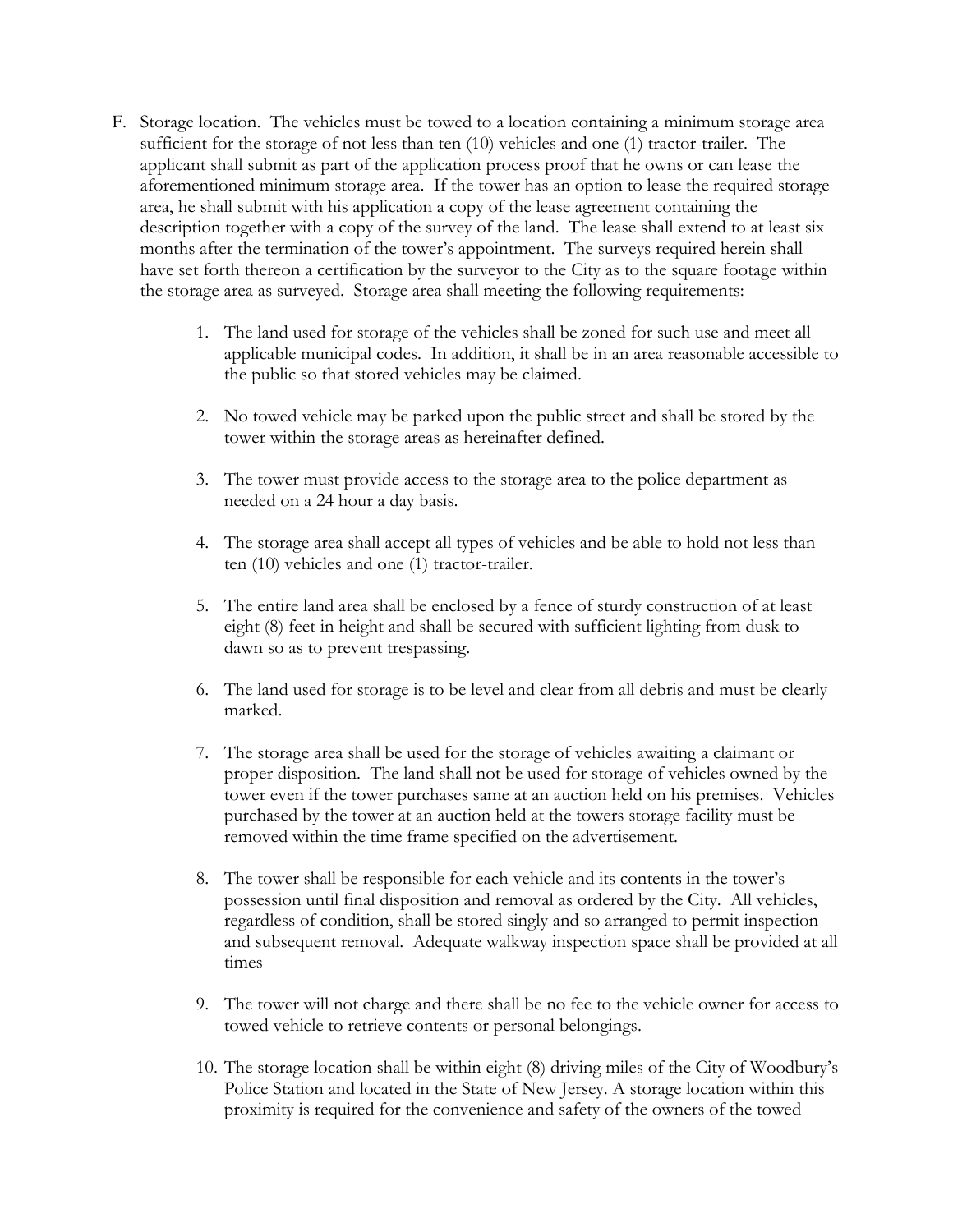vehicles and to allow for timely and reasonable access by law enforcement for investigative purposes. All owners of towed vehicles are required to report to the Woodbury Police Station prior to release of their vehicle. Therefore, this distance has been established so that a person retrieving a towed vehicle would only be required to travel, at a maximum, eight (8) miles in any direction to retrieve their vehicle. Further, this distance has been established to allow law enforcement officials to have to travel, at a maximum, eight (8) miles in any direction to investigate any vehicle towed by the City Police Department in the course of its duties

11. The storage area must have a secure, indoor location for the storage of vehicles identified as potentially being involved in a crime. The area shall not have less than eight-hundred (800) square feet of inside storage to hold and protect vehicles and such location must be capable of being locked, must afford the vehicle protection from the elements and must be able to prohibit access and/or tampering to the vehicle by anyone other than law enforcement.

#### G. Violations.

- 1. If a tower is in violation of any terms of this chapter, the Chief of Police shall notify the City Administrator and the City Administrator shall notify the tower in writing. If the violation is not corrected within three (3) business days of the receipt of said written notice, the City Administrator, upon recommendation of the Chief of Police, may terminate the tower's services and remove said tower from the rotation list. Adequate grounds for termination of services shall include but are not limited to a violation of the terms of this chapter, fraudulent or inaccurate application information, unsatisfactory service, billing irregularities, or the violation of any New Jersey statute or regulation. Appeal of any such notice or termination shall be as set forth below.
- 2. Suspension, removal and fines for noncompliance
	- If a tower is in violation of any terms of this chapter, the Chief of Police shall notify the City Administrator and the City Administrator shall issue to the tower an administrative notice of violation and fine and, if applicable, a suspension from the rotation duty list in accordance with the schedule set forth below. Such fine shall be paid within 10 days and any suspension shall be effective immediately. If the tower wishes to contest such fine or suspension the tower may file an appeal within 10 days of issuance of the fine or suspension by filing a written request for a hearing with the City Administrator with a copy to the Chief of Police which shall set forth the tower's reasons for contesting the fine or suspension. Upon receipt of such an appeal the City Administrator may stay any suspension pending completion of the appeal process set forth herein. Upon the filing of the written request for a hearing, the City Administrator shall conduct within 10 days an informal hearing at which time the tower, Chief of Police, and any other interested person may appear and provide evidence. The City Administrator shall issue his decision either sustaining or voiding the fine and/or suspension. The tower may appeal the decision of the City Administrator within 10 days by filing a written request for appeal with the City Clerk with a copy to the City Administrator and the Chief of Police setting forth the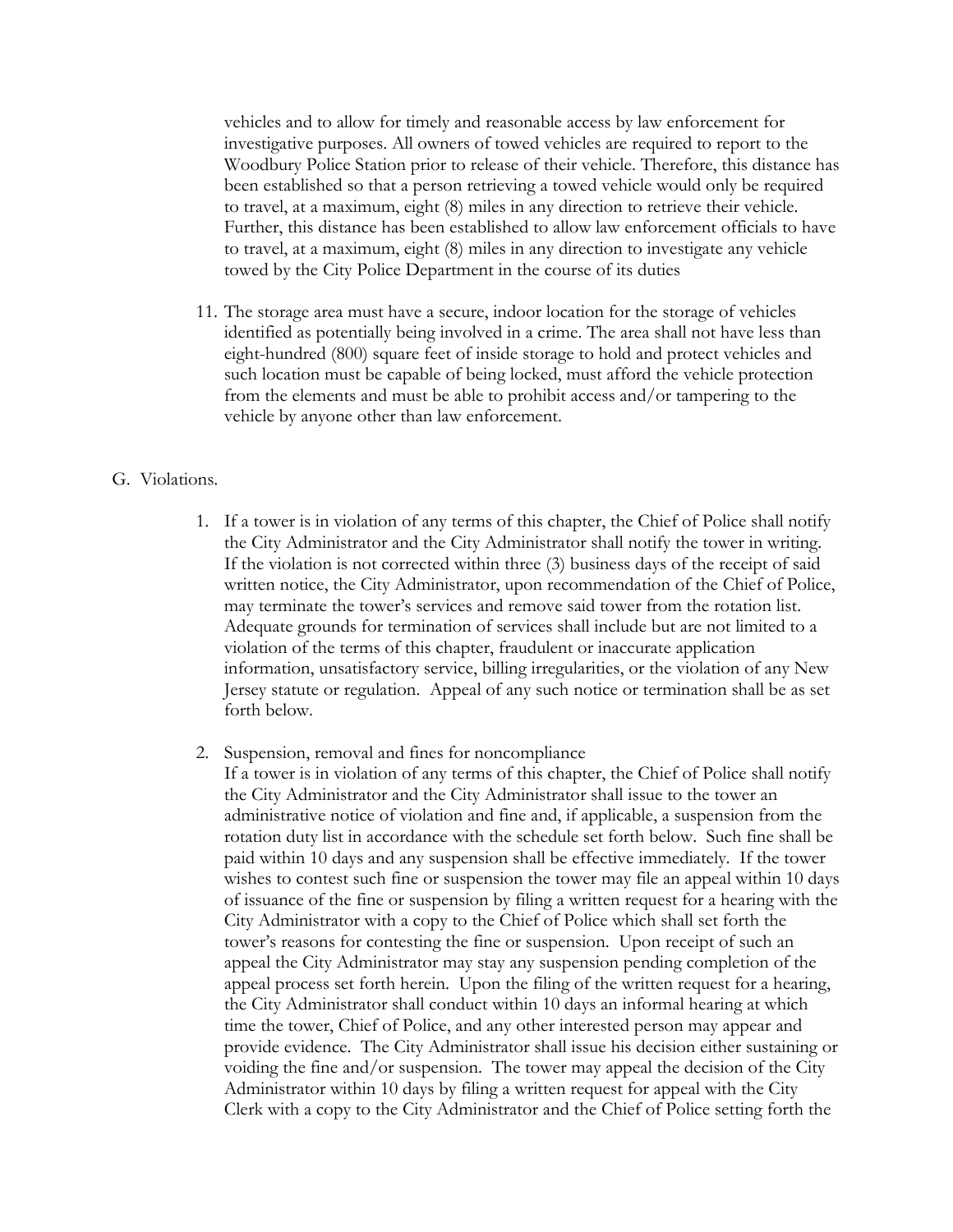tower's reasons for contesting the determination of the City Administrator. The matter shall be set down for a hearing before the City Council within 45 days whose decision shall be final.

- a. For the first offense, a fine not to exceed \$250 and a suspension from the rotational duty list for one month.
- b. For the second offense, a fine not to exceed \$500 and a suspension from the rotational duty list for six months.
- c. For the third offense, a fine not to exceed \$1000 and a suspension from the rotational duty list for one year.
- d. For the fourth offense, permanent revocation from the rotational duty list.
- e.
- Each and every violation of this chapter and each and every day that any violation shall continue shall be construed as a separate and distinct violation.
- 3. Complaints of any kind relative to service, overcharging, theft of parts, damage to towed or stored vehicles, discourteous treatment and the like shall be referred to the Chief of Police for investigation and recommendation to the City Administrator, if necessary. Such complaints may be cause for termination of the tower's services and removal from the rotation list by the City Administrator.
- H. Records, Inspection; release of vehicle. The Tower shall maintain a record of all vehicles towed, stored and released by him pursuant to this chapter. Records shall be kept for a seven-year period. The tower shall maintain a record provided by the police of all property found anywhere in a towed vehicle, including the trunk and glove compartment, if opened or if a key is available, and the tower shall be responsible to safeguard and release the vehicle and the contents left with the vehicle to the owner.
	- 1. The tower is to notify the Chief of Police or his designee, once a vehicle is towed, pursuant to this chapter, and has been in the tower's possession for a period of seven calendar days.
	- 2. The tower shall not release vehicles towed pursuant to this chapter, without the claimant first obtaining a release from the Police Department. In addition, the tower shall notify the Chief of Police, or his designee, of the release of a vehicle towed pursuant to this chapter within 24 hours.
	- 3. Only the Chief of Police or his designee shall have access to any part of the storage area at any time of the day or night for inspection purposes, including both indoor and outdoor areas. Authorized representatives of the Police Department or the City Administrator or their designee shall have access to any of the records required to be kept by the tower. Access to these records shall be provided to the Chief of Police, City Administrator, or their designees, upon their request during normal business hours.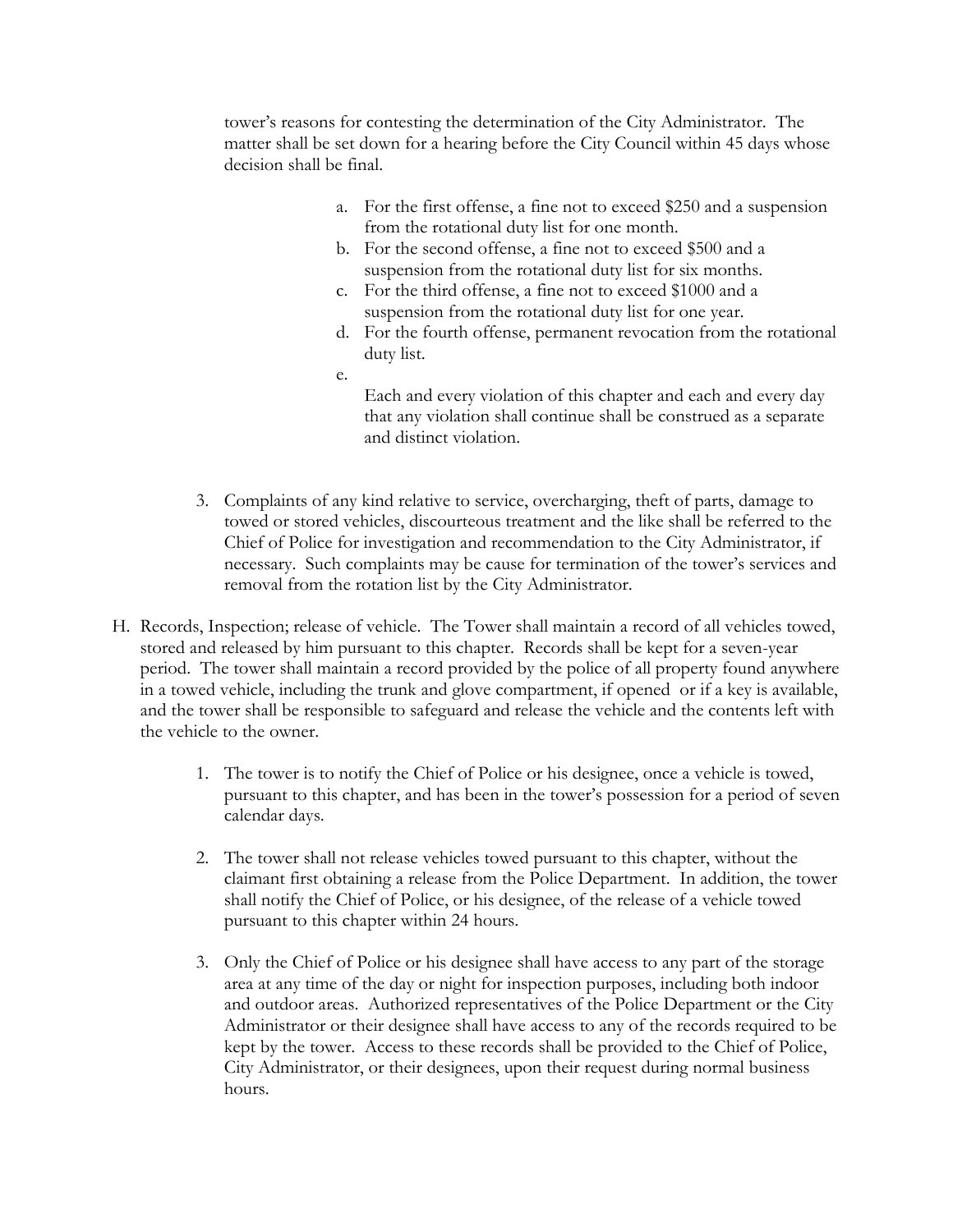- 4. The service, equipment and personnel of the tower are subject to inspection and approval by the City. The City reserves the right to have a qualified person or agency make such inspections.
- I. Disputes and adjustments.
	- 1. Any disputes over the interpretation of this chapter, including the reasonableness of any fees assessed, shall be settled amicably, if possible through negotiations between the tower, the police department and the City Administrator. Nothing in this paragraph shall affect the parties' rights to pursue its legal remedies available at law or equity.
	- 2. In cases where the City has been at fault in wrongfully directing that a vehicle be towed, the tower may petition the City Administrator for reimbursement of costs incurred in the towing and storage of said vehicle.
- J. Standby Service
	- 1. In addition to the service requirements of this chapter, the tower shall be required to furnish extra towing equipment and service during storm periods, periods of snow emergencies, traffic emergencies, disasters, any acts of God and for any other reason when so designated by the City Administrator, the Chief of Police or their authorized representatives. During such periods which are herein referred to as standby service periods, the tower shall be required to furnish adequate equipment and service to be held ready to remove all types of vehicles.
	- 2. Standby service will begin when the Chief of Police or his authorized designee calls the tower initially and will end when he terminates the standby status by calling the tower.
	- 3. The City reserves the right, during any emergency, to designate temporary areas owned or leased by the City for the storage of disabled vehicles in said area at the direction of the Chief of Police or his designee.

## **4. Removal and storage of vehicles.**

- A. Removal. Vehicles shall be removed as follows:
	- 1. Abandoned vehicles.
		- (a) Abandoned vehicles as defined in Title 39 of the New Jersey revised statutes shall be removed under the direction and supervision of the Police Department on a twenty-four-hour-a-day basis. The tower shall, once notified, dispatch a tow truck(s), as circumstances warrant, to provide towing services anywhere within the City, when requested by the police and/or Zoning Official, in such a manner that the tow truck arrives at the site within a maximum response time of 20 minutes, except when extraordinary circumstances occur. Unless heavy or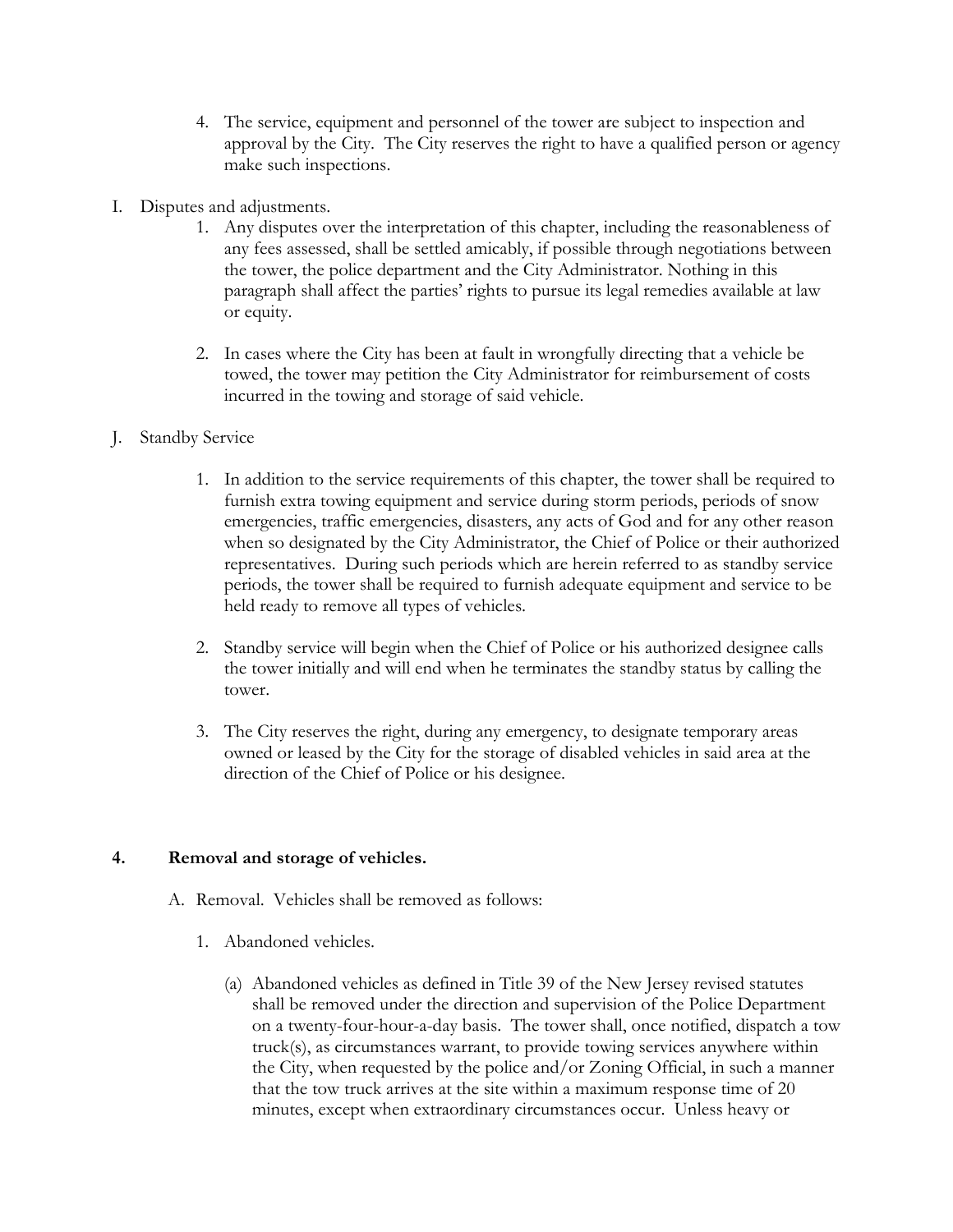unusual traffic conditions within the City prevent a wrecker from arriving at the site within 25 minutes, failure to respond within that time frame shall be considered a breach of this Chapter. In the event that a wrecker fails to respond within 25 minutes from the time of the call, the police reserve the right to contact the next available wrecker on the rotational list.

- (b) Abandoned vehicles shall be towed without charge to the City to the aforementioned required storage area and stored thereon for no longer than 90 days without any charges or liens accruing against the City. Abandoned vehicles remaining after 90 days may be removed from the secured area provided that a junk title has been applied for pursuant to the provisions of Title 39.
- (c) In addition to the fines and suspensions provided for under Section 3G Violations, the tower may be penalized \$150 per day for each abandoned vehicle not removed and towed within a reasonable amount of time after notification by the Police Department and may be grounds for termination of tower's appointment.
- (d) The requirement to tow abandoned motor vehicles shall only apply to public right-of-way, easements, avenues and places including public parks and playgrounds, and all quasi-public areas. The owner of private property shall be responsible for the removal of any unattended or disabled vehicles in accordance with the provisions of N.J.S.A. 39:4-56.6 and shall employ a tower of their choice.
- (e) The City retains the right to require that the abandoned vehicle shall be towed to municipal property and to retain any monies realized from the sale of such vehicles. The City shall pay the tower's reasonable fees as set forth in this chapter for towing a vehicle sold in this manner from the proceeds of the sale. Abandoned vehicles, not claimed by the owner or lien holder, may be sold at public auction pursuant to the provisions of N.J.S.A. 39:10A-1 through 7. Prior to sale at auction of any abandoned vehicle, the City will obtain the appropriate junk title or certificate of ownership for said abandoned vehicle from the Division of Motor Vehicles. It the City does not exercise its right to retain the abandoned vehicle, the City shall notify the Tower of this decision and allow the Tower to dispose of the vehicle pursuant to any remedies allowed under N.J.S.A. 39:1-1 et. seq. or other applicable statute or regulation.
- 2. Vehicles not abandoned.
	- (a) All vehicles involved in accidents, disablements, stolen vehicles, vehicles involved in suspected crimes and the like shall be towed and stored under the direction and supervision of the Police Department 24 hours a day, seven days a week as set forth above. Vehicles shall be available for release between the hours of 9:00am to 5:00pm, Monday through Fridays and 9:00am to 12:00 noon, Saturdays and Sundays except legal holidays. Sunday hours are optional. The tower shall arrive at the scene of the accident within 20 minutes under normal conditions after police notification. Repeated late arrivals at the scene of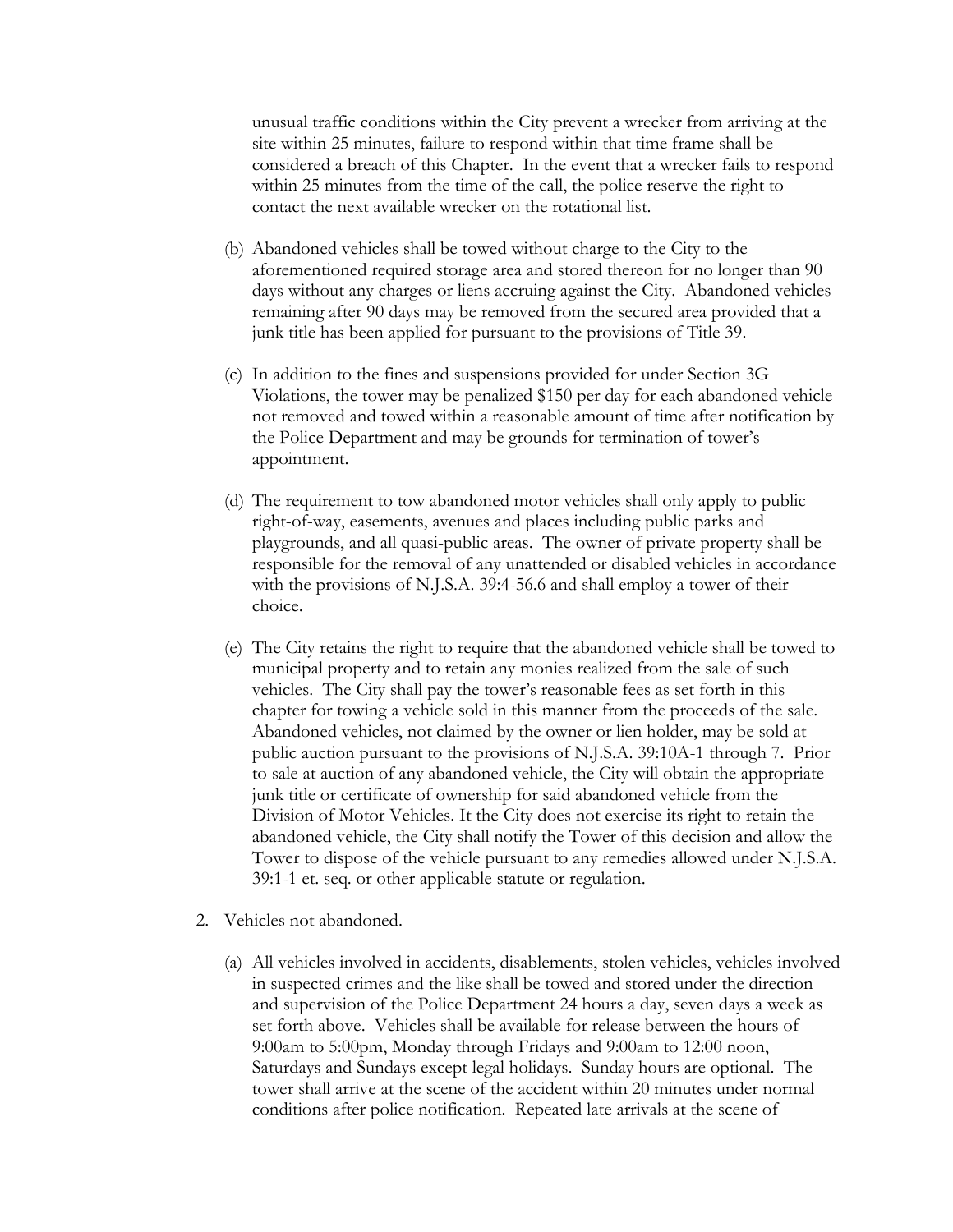accidents may result in the termination of the tower's services as otherwise provided in this chapter.

- (b) In the event that the tower has been summoned by the City, as set forth in this Chapter, for purposes of towing a vehicle and the owner of the vehicle has also summoned his own tower and said tower arrives on the scene prior to removal of the vehicle by the City's tower, then the owner is entitled to remove his own vehicle at no cost or expense to the owner or the City. There shall be no charge to the City for the tower appearing at the scene under said conditions. Further, owners of vehicles that are involved in motor vehicle accidents may opt to have their car towed by any tower of their choosing, provided that said tower can respond to the scene within the time limits set forth in this chapter.
- B. Storage. The tower shall store the abandoned and non-abandoned vehicles in the storage area as required in this Chapter. The vehicles shall be stored until claimed by the owner or until auctioned by the City in compliance with State law or as otherwise to be disposed of pursuant to State law. Vehicles to be removed shall be towed to the tower's storage area or to City property at the discretion of the Police Department. Upon request by City Police, vehicles that are identified as potentially having been involved in a crime shall be stored in a secure, indoor location as described in this chapter for the purpose of preserving and securing the potential crime scene and/or evidence. Said vehicles shall remain stored and locked and shall not be accessible to anyone except law enforcement until such time as the necessary search warrants can be obtained and the vehicle is processed by Detectives. Failure to properly store vehicles suspected to have been used in a crime shall constitute a violation of this chapter and shall be grounds for immediate removal from the towing rotation.

#### **5. Indemnity and insurance.**

- A. The tower shall indemnify and hold harmless the City of Woodbury from any and all claims against the City of Woodbury arising out of the operation of any towing services or garage services or storage services or repair services under this chapter. Liability insurance shall include contractual liability of \$1,000,000 combined single limit.
- B. The tower shall carry Workmen's Compensation Insurance in accordance with the requirements of New Jersey State Law. The tower shall also carry public liability and property damage, contingent liability insurance to indemnify the City of Woodbury, and the public against any loss due to injuries, accidents or damages of any character whatsoever, where any such damage is the result of any act or omission of the tower, his agents or employees in or due to the execution of the work called for under this chapter. Such policies shall contain the provision that 30 days notice of change or cancellation be given to the City by the insurance company. Public liability insurance limits shall be at least \$500,000 per accident and be specifically endorsed to provide collision insurance for vehicles in tow. In addition, the tower shall have coverage for contractual liability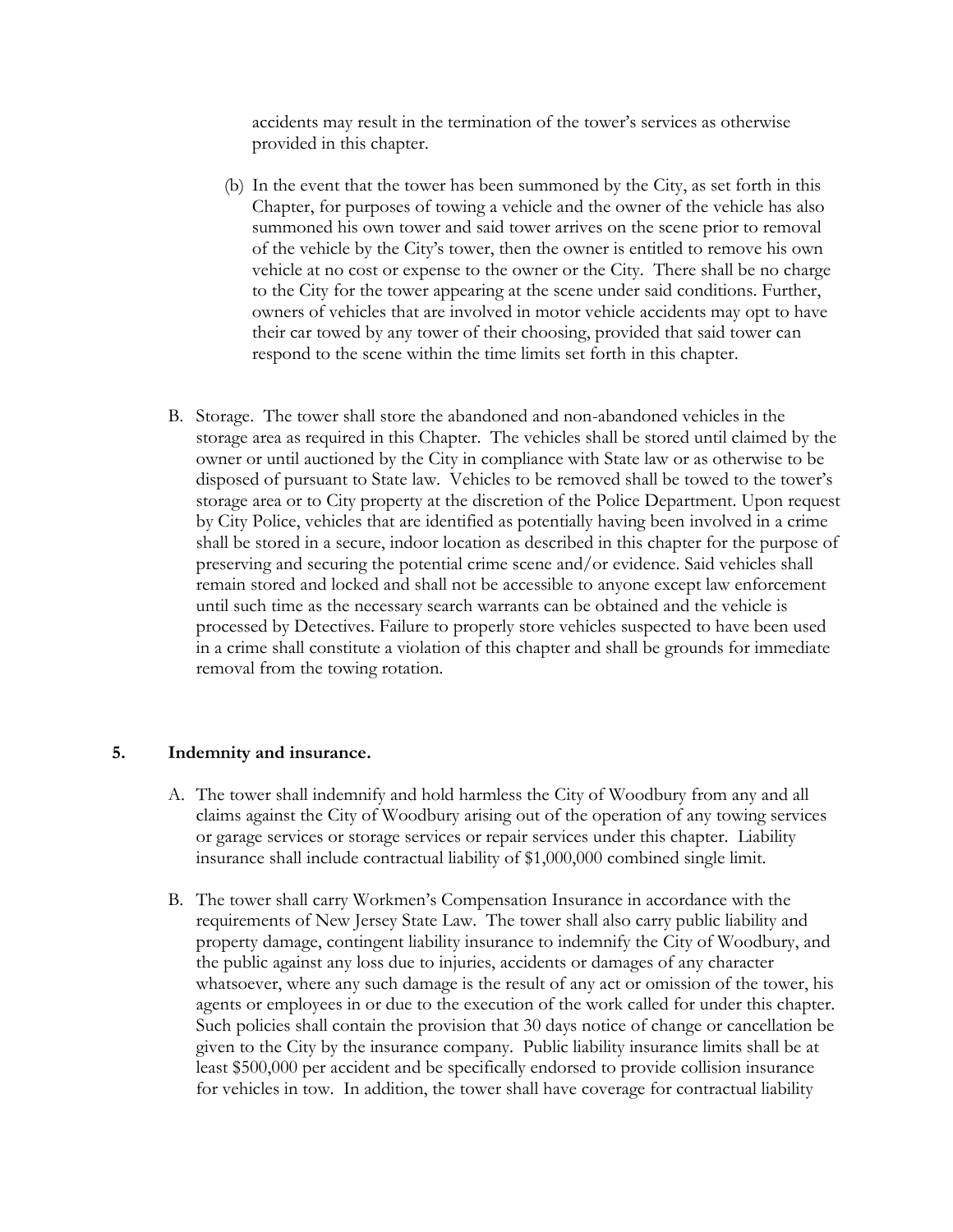and also name the City as an additional insured. All insurance required hereunder shall remain in full force and effect for the period of the appointment.

- C. Appropriate bodily injury liability insurance with \$1,000,000 combined single limit. Automobile bodily injury liability insurance with limits of not less than \$500,000 for each person and \$1,000,000 for each accident and property damage liability insurance with a limit of not less than \$500,000 for each accident.
- D. Garage keeper's liability in an amount not less than \$60,000 per location; garage liability in an amount not less than \$1,000,000 combined single limit.
- E. Certificates of insurance showing that the tower and the City of Woodbury are named as additional insured, in conformance with the above, shall be furnished to the City Purchasing Agent, subject to approval of the City Solicitor, and filed with the City Clerk. The certification of insurance shall be delivered to the City Purchasing Agent.

## **6. Rate schedule; charges and fees.**

- A. Generally.
	- 1. Towing and storage charges and fees shall be in accordance with N.J.S.A. 40:48-2.50 as well as the provisions of this chapter. The City shall not be responsible for the collection or payment of any charges for the towing or storage of vehicles. The charges and fees and rates applicable to services performed pursuant to this chapter shall be posted in a conspicuous place visible to the public at the tower's storage area and shall be presented to the owner of a vehicle to be towed at the time of service. The tower shall prepare an itemized bill in detail as to the actual services rendered and present the bill to the claimant of a vehicle. Each bill shall contain a statement that the claimant may file a complaint with the City with respect to charges. The City will not be responsible for charges due and owing from a claimant of a vehicle, nor will it assist the tower in collecting such charges. Vehicles impounded as a result of police investigations involving stolen vehicles will not result in storage charges. Vehicles involved in a fatal accident shall not incur charges until after seven days (168 hours). In all such cases, the City reserves the right to store such vehicles at a location of its choosing.
	- 2. In the event the City conducts an auction of unclaimed abandoned vehicles pursuant to Title 39, the tower's bill for towing and storage shall be an expense of possession and sale and shall be paid from the proceeds of such auction. Each vehicle auctioned shall be a separate item for purposes of this subsection. The title fee for which the City must pay to the State of New Jersey for title certificates shall be paid by the purchaser at the auction even if the tower is the purchaser and shall be in addition to the bid price of each vehicle. In the event the City determines to utilize the provisions of Title 39 with respect to unclaimed vehicles, the tower shall receive no compensation for its services.
	- 3. The fee for towing a vehicle shall include the service rendered from the scene where the vehicle is located to the storage area and from the storage area to the curb line of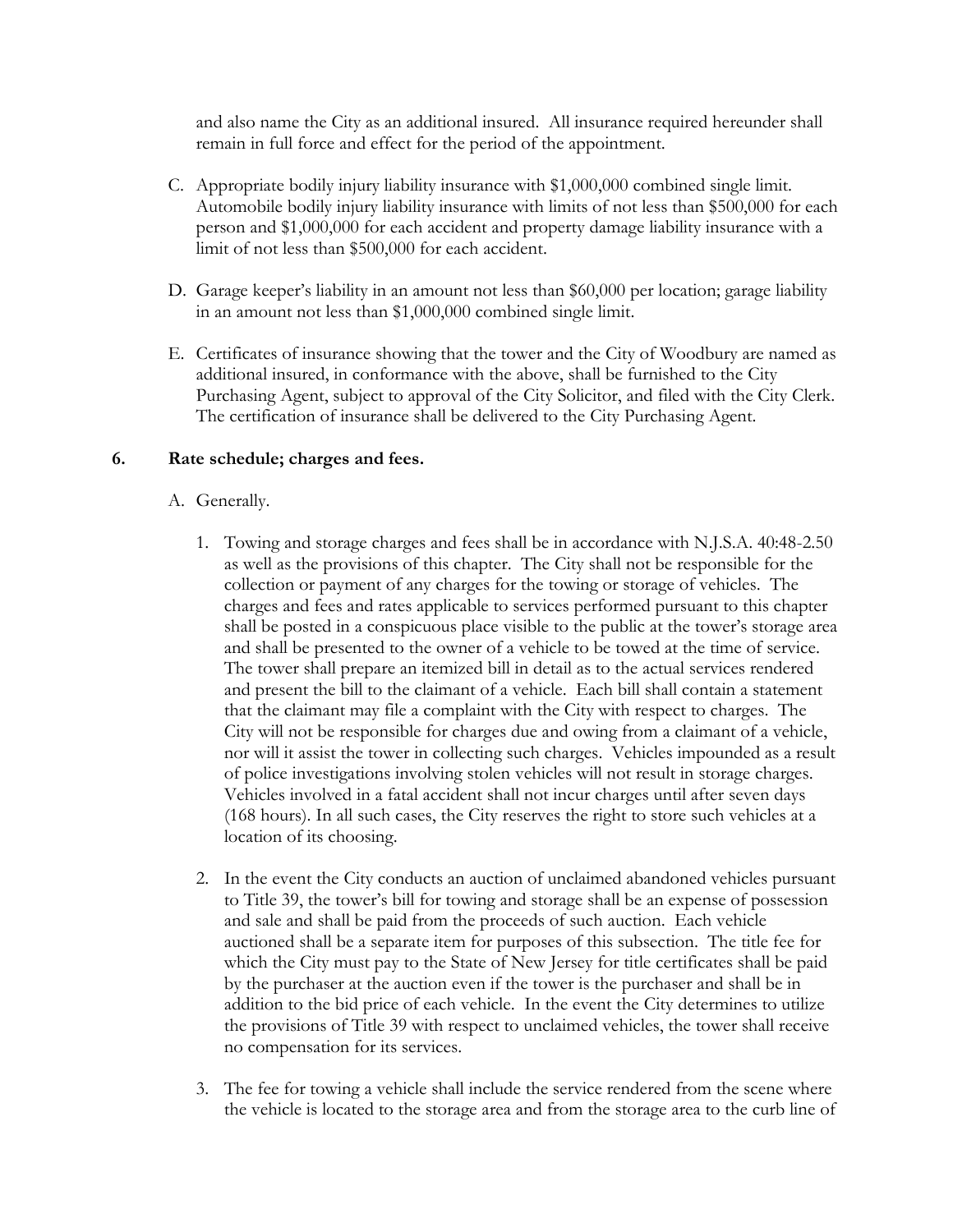the property on which is located the storage area. There shall be no additional charge for towing a vehicle from the storage area to the curb line for the purpose of an owner of a vehicle towing the vehicle to a service station or other repair shop or the person's home or other location. The charge for towing includes an incidental and related costs such as disconnecting and reconnecting a transmission. There shall be no additional costs for any other services to the owner of the vehicle, including but not limited to waiting time, debris removal, winching and additional labor when routine towing services as provided for by this chapter are performed. The Tower may charge to the insurance company any fees or costs as allowed pursuant to New Jersey Statutes, New Jersey Administrative Code and the Department of Community Affairs. The tower shall be responsible for the cleanup and disposal of motor vehicle fluids, in accordance with State Law and accepted standards, and there shall be no additional labor charges for this service. The tower may charge the owner/operator for material used in the cleanup of motor vehicle fluids. The tower may charge a fee for lockout service as well as roadside assistance such as jumpstarts, tire changes, and providing gasoline for vehicles that have run out of fuel.

- B. Charges and fees. The charges, fees and rates for vehicles to be towed and stored shall be as follows:
	- 1. Flatbed and towing service pursuant to this chapter which will include all routine towing/winching, labor and cleanup costs associated with the removal of the vehicle.
		- (a) Any towing service requested for automobiles, all terrain vehicles, motorcycles, motor scooters, mopeds and trucks less than 2.5 tons. \$100.00 daytime rate and \$125.00 night, weekends and holidays.
		- (b) Trucks 2.5 tons to 5 tons. \$175.00 daytime rate and \$200.00 nights, weekends and holidays.
		- (c) Trucks, buses, tractor trailers, heavy equipment over 5 tones. \$450.00 daytime rate and \$475.00 nights, weekends and holidays.
		- (d) Additional charges may apply as approved by the Chief of Police or his/her designee.
	- 2. Winching service not associated with towing of vehicle.
		- (a) Light winches \$80.00 per hour.
		- (b) Medium winches \$100.00 per hour.
		- (c) Heavy winches \$200.00 per hour.
	- 3. Mileage
		- (a) There will be no charge for mileage for vehicles towed within the City limits.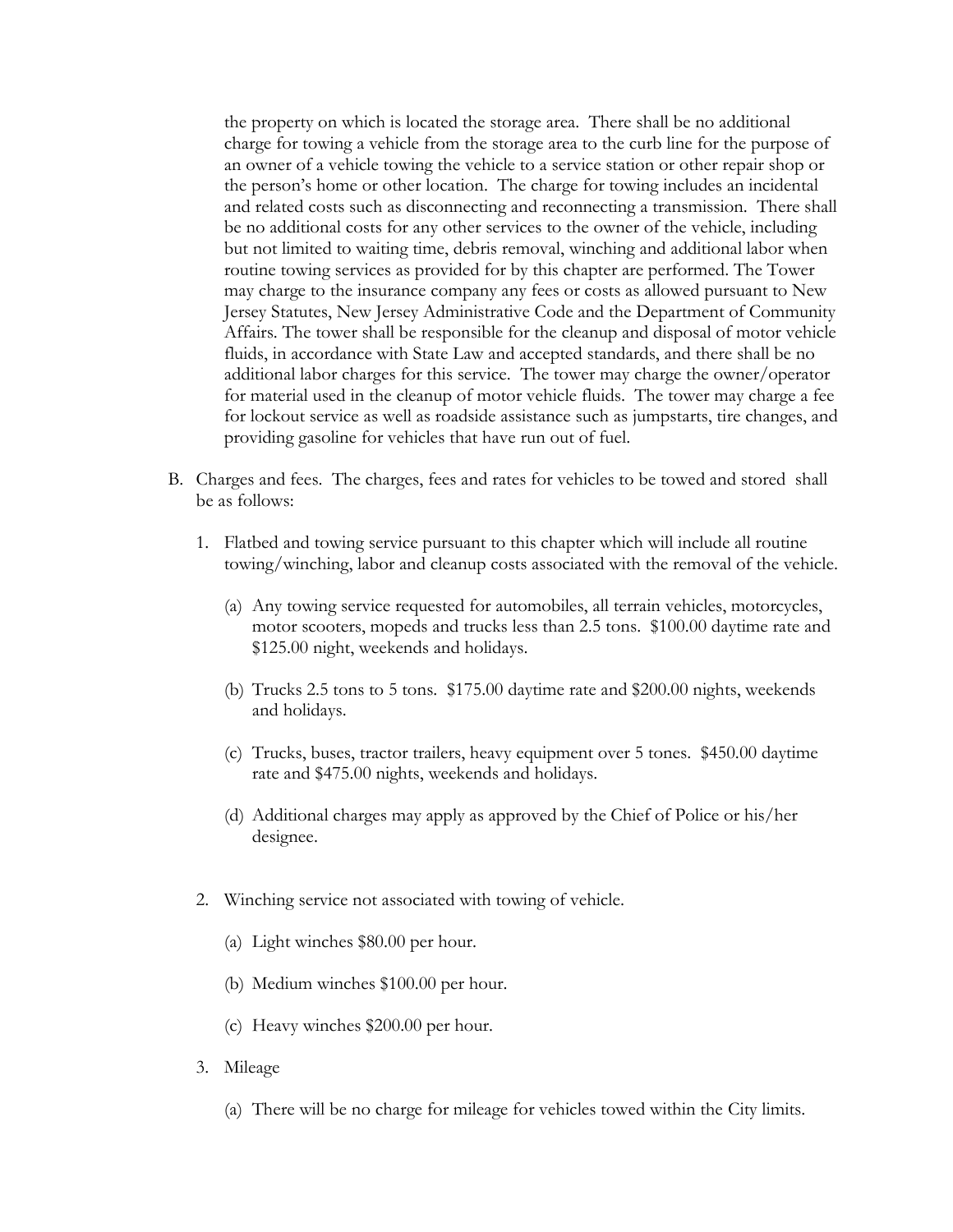- (b) For vehicles towed to or from areas outside the City limits, other than the storage location of the Tower, the price shall be negotiated between the Tower and the owner of the towed vehicle. If the price cannot be agreed upon per industry standards, the Tower will take the vehicle to its storage location with no mileage charge.
- 4. Storage
	- (a) Storage is charged per calendar day.
	- (b) Motorcycles, all terrain vehicles, mopeds, motor scooters will be charged \$35.00 per day.
	- (c) Automobiles and trucks less than 2.5 tons \$35.00 per day.
	- (d) Trucks 2.5 tons to 5 tons \$40.00 per day.
	- (e) Trucks, tractor trailers buses and heavy equipment over 5 tons \$80.00 per day.
	- (f) Fees billed to the City for vehicles removed at the City's direction will be consistent with N.J.S.A. 40:48-2.50 and shall not exceed the following:
		- (1) A limit of \$3.00 per day for the first 30 days of storage per vehicle.
		- (2) A limit of \$2.00 per day for day 31 of storage and any day thereafter.
		- (3) A limit of \$400.00 per vehicle stored regardless of the duration of the storage except that a waiver may be granted for good cause upon the request of the municipality by the Division of Local Government Services in the Department of Community affairs.
- C. Specialized equipment. In cases where the tower must hire laborers or rent or utilize specialized equipment not specified in this chapter, all reasonable charges therefore shall be paid by the owner of the vehicle, after the owner of the vehicle or his agent has given his prior written consent thereto, except where said vehicle is deemed a hazard to health or safety, whereupon said vehicle will be removed by the direction of the Chief of Police or his designee, with the owner then being responsible for all personnel, equipment and labor costs. The Chief of Police or his designee shall determine the necessity for specialized equipment.
- D. Unloading of goods. In the event that it is necessary to unload a vehicle, which has been used for transportation of goods prior to towing, an agreement shall be reached between the tower and the owner of the vehicle or the owner's agent or representative as to the charge for said service. No written agreement is necessary in an emergency situation and the Chief of Police or his designee shall determine when an emergency exists.